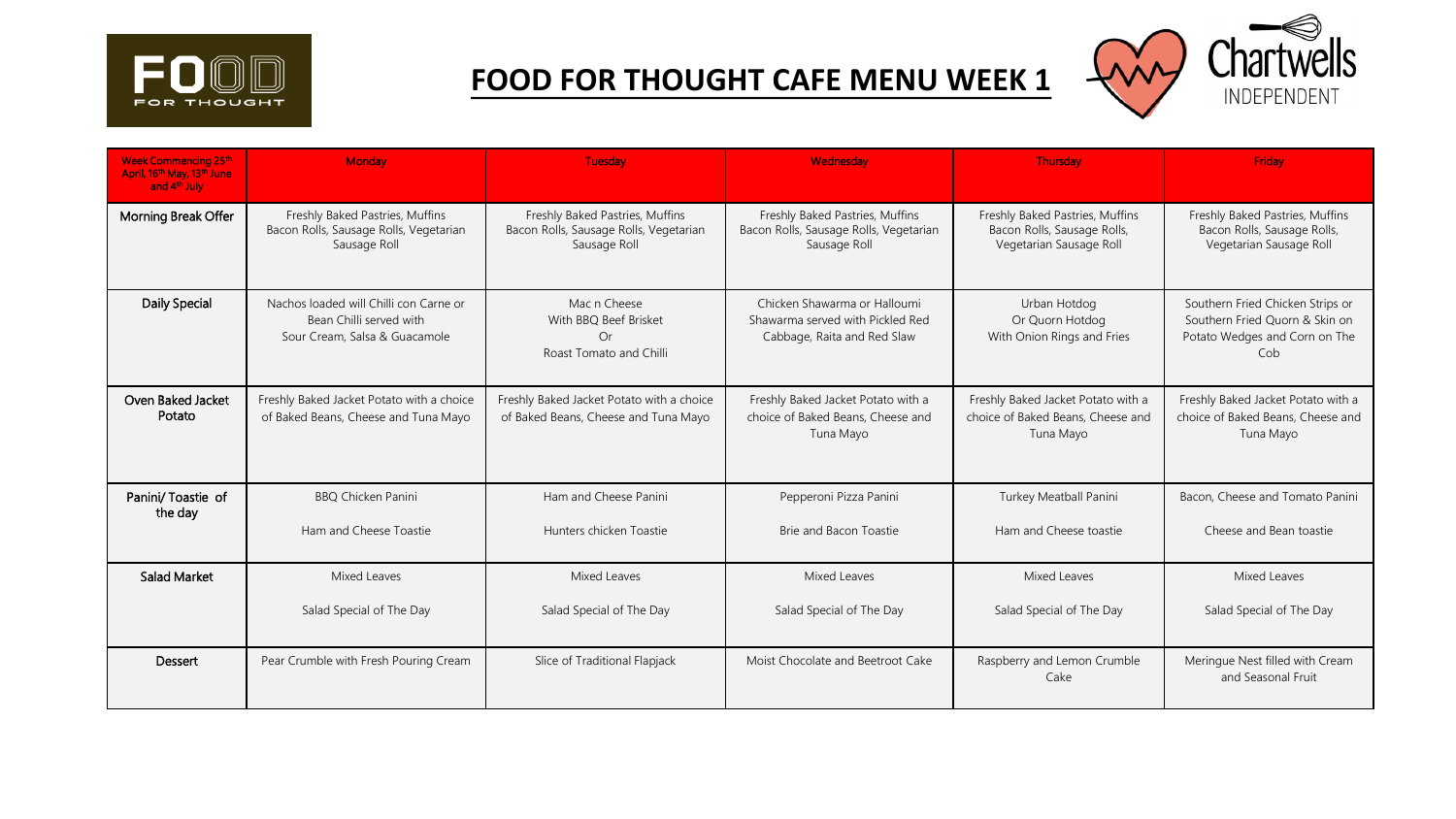

## **FOOD FOR THOUGHT CAFE MENU WEEK 2**



| <b>Week Commencing 2nd</b><br>May, 23rd May, 20th June<br>and 11 <sup>th</sup> July | Monday                                                                                         | <b>Tuesday</b>                                                                                             | Wednesday                                                                                                                         | <b>Thursday</b>                                                                                          | Fridav                                                                                           |
|-------------------------------------------------------------------------------------|------------------------------------------------------------------------------------------------|------------------------------------------------------------------------------------------------------------|-----------------------------------------------------------------------------------------------------------------------------------|----------------------------------------------------------------------------------------------------------|--------------------------------------------------------------------------------------------------|
| Morning Break Offer                                                                 | Freshly Baked Pastries, Muffins<br>Bacon Rolls, Sausage Rolls, Vegetarian<br>Sausage Roll      | Freshly Baked Pastries, Muffins<br>Bacon Rolls, Sausage Rolls, Vegetarian<br>Sausage Roll                  | Freshly Baked Pastries, Muffins<br>Bacon Rolls, Sausage Rolls, Vegetarian<br>Sausage Roll                                         | Freshly Baked Pastries, Muffins<br>Bacon Rolls, Sausage Rolls,<br>Vegetarian Sausage Roll                | Freshly Baked Pastries, Muffins<br>Bacon Rolls, Sausage Rolls,<br>Vegetarian Sausage Roll        |
| Daily Special                                                                       | Chicken & Vegetable Chow Mein<br>Or Vegetable Chow Mein served with a<br>Vegetable Spring Roll | Penne Pasta Pots topped with Bolognaise<br>Sauce and Grated Parmesan Cheese and<br>a Slice of Garlic bread | Homemade Pepperoni Pizza<br>Or<br>Homemade Margarita Pizza<br>Served with Seasoned Jacket Wedge<br>Potatoes and Mixed Leafy Salad | Chicken and Vegetable Fajita<br>Or<br>Sizzling Bean and Vegetable Fajita<br>with Coleslaw and Side Salad | Oven Baked Breaded Fish Fillet<br>served with Lemon, Tartare Sauce,<br>Chipped Potatoes and Peas |
| Oven Baked Jacket<br>Potato                                                         | Freshly Baked Jacket Potato with a choice<br>of Baked Beans, Cheese and Tuna Mayo              | Freshly Baked Jacket Potato with a choice<br>of Baked Beans, Cheese and Tuna Mayo                          | Freshly Baked Jacket Potato with a<br>choice of Baked Beans, Cheese and<br>Tuna Mayo                                              | Freshly Baked Jacket Potato with a<br>choice of Baked Beans, Cheese and<br>Tuna Mayo                     | Freshly Baked Jacket Potato with a<br>choice of Baked Beans, Cheese and<br>Tuna Mayo             |
| Panini/Toastie of<br>the day                                                        | <b>BBQ Chicken Panini</b>                                                                      | Ham and Cheese Panini                                                                                      | Cheese and Tomato Panini                                                                                                          | Veggie Meatball Panini                                                                                   | Bacon, Cheese and Tomato Panini                                                                  |
|                                                                                     | Ham and Cheese Toastie                                                                         | Hunters chicken Toastie                                                                                    | Brie and Bacon Toastie                                                                                                            | Ham and Cheese Toastie                                                                                   | Cheese and Bean toastie                                                                          |
| <b>Salad Market</b>                                                                 | Mixed Leaves                                                                                   | Mixed Leaves                                                                                               | Mixed Leaves                                                                                                                      | Mixed Leaves                                                                                             | Mixed Leaves                                                                                     |
|                                                                                     | Salad Special of The Day                                                                       | Salad Special of The Day                                                                                   | Salad Special of The Day                                                                                                          | Salad Special of The Day                                                                                 | Salad Special of The Day                                                                         |
| Dessert                                                                             | Mixed Fruit Crumble with Fresh Custard                                                         | Eton Mess                                                                                                  | White Chocolate and Raspberry<br>Blondie                                                                                          | Slice of Marshmallow Chocolate<br>Crispy Cake                                                            | Square of Homemade Carrot Cake                                                                   |